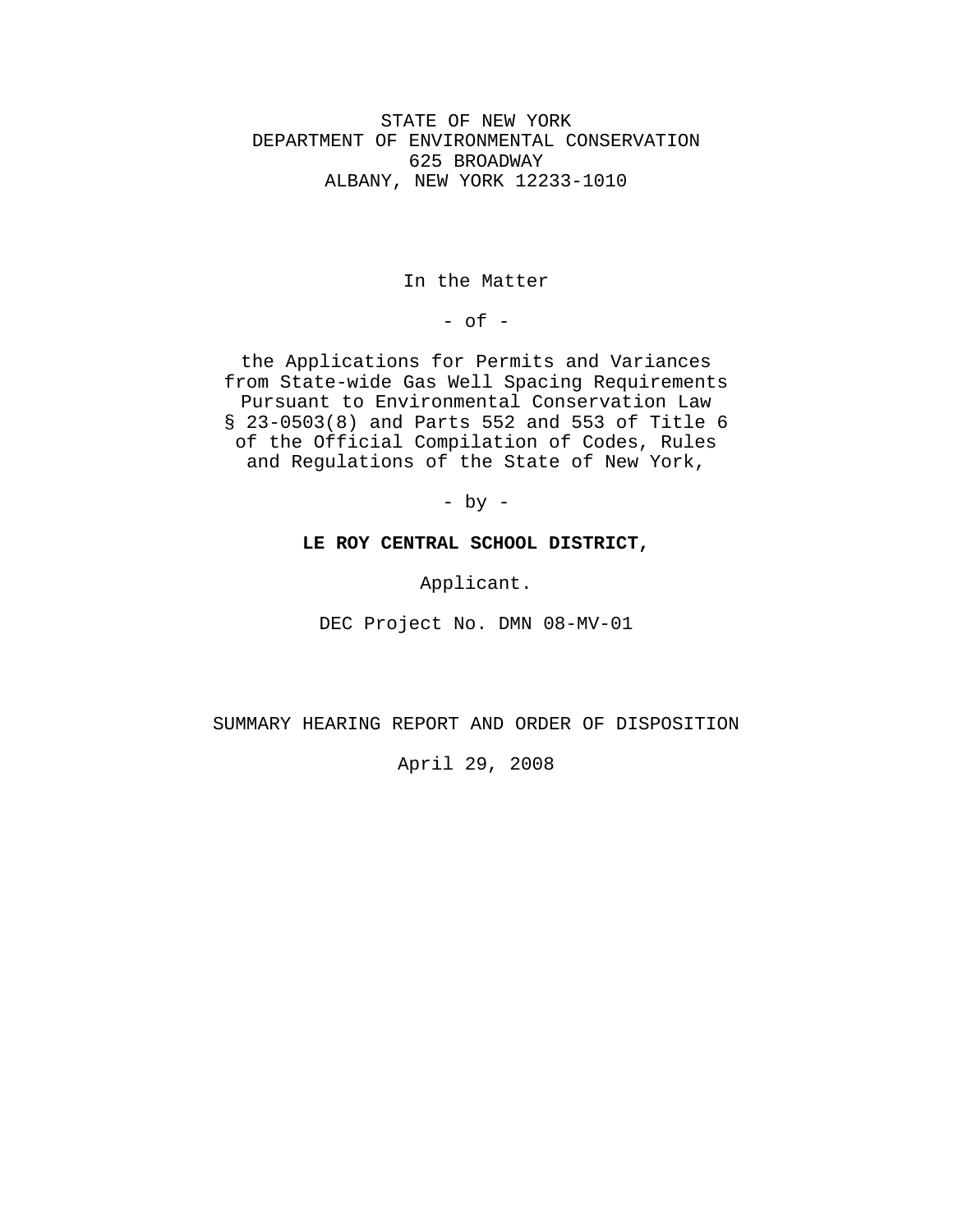#### Appearances:

Brian Foeller, Business Administrator, for applicant Le Roy Central School District

Alison H. Crocker, Deputy Commissioner and General Counsel (Jennifer Hairie of counsel), for staff of the Department of Environmental Conservation

### Proceedings:

In February 1980, applicant Le Roy Central School District began development of its property located in the Town of Le Roy, Genesee County. At the present time, applicant has successfully drilled four natural gas wells (see Matter of Le Roy Central School District, Order of the Commissioner, April 17, 1991).

On December 3, 2007, applicant filed applications for permits to drill and variances from the natural gas well spacing provisions of section 553.1 of title 6 of the Official Compilation of Codes, Rules and Regulations of the State of New York ("6 NYCRR") for the drilling of the Fee No. 5 and Fee No. 6 wells. The proposed wells are to be located less than 660 feet from boundary lines of the property, and less than 1,320 feet from producing wells in the same pool. Applicant proposes to drill both wells to a total depth of 1,450 feet, targeting the Medina natural gas formation. If successful, applicant would use the natural gas for its exclusive use on the property.

In support of its variance application, applicant provided a geologic report dated July 30, 2007, which notes that the Federal Energy Regulatory Commission has designated the Medina formation in Genesee County as a "tight sand" formation.

Staff of the Department of Environmental Conservation ("Department") reviewed the application and prepared a draft order finding that (1) applicant will use all natural gas produced from the proposed wells for its exclusive use, (2) no other entity will develop the natural gas resource proposed to be developed by applicant within twelve months of the close of the hearing, (3) applicant's project will prevent waste and provide for greater ultimate recovery of natural gas, and (4) the rights of all persons including landowners and the general public will be fully protected. Pursuant to ECL 23-0503(8), Department staff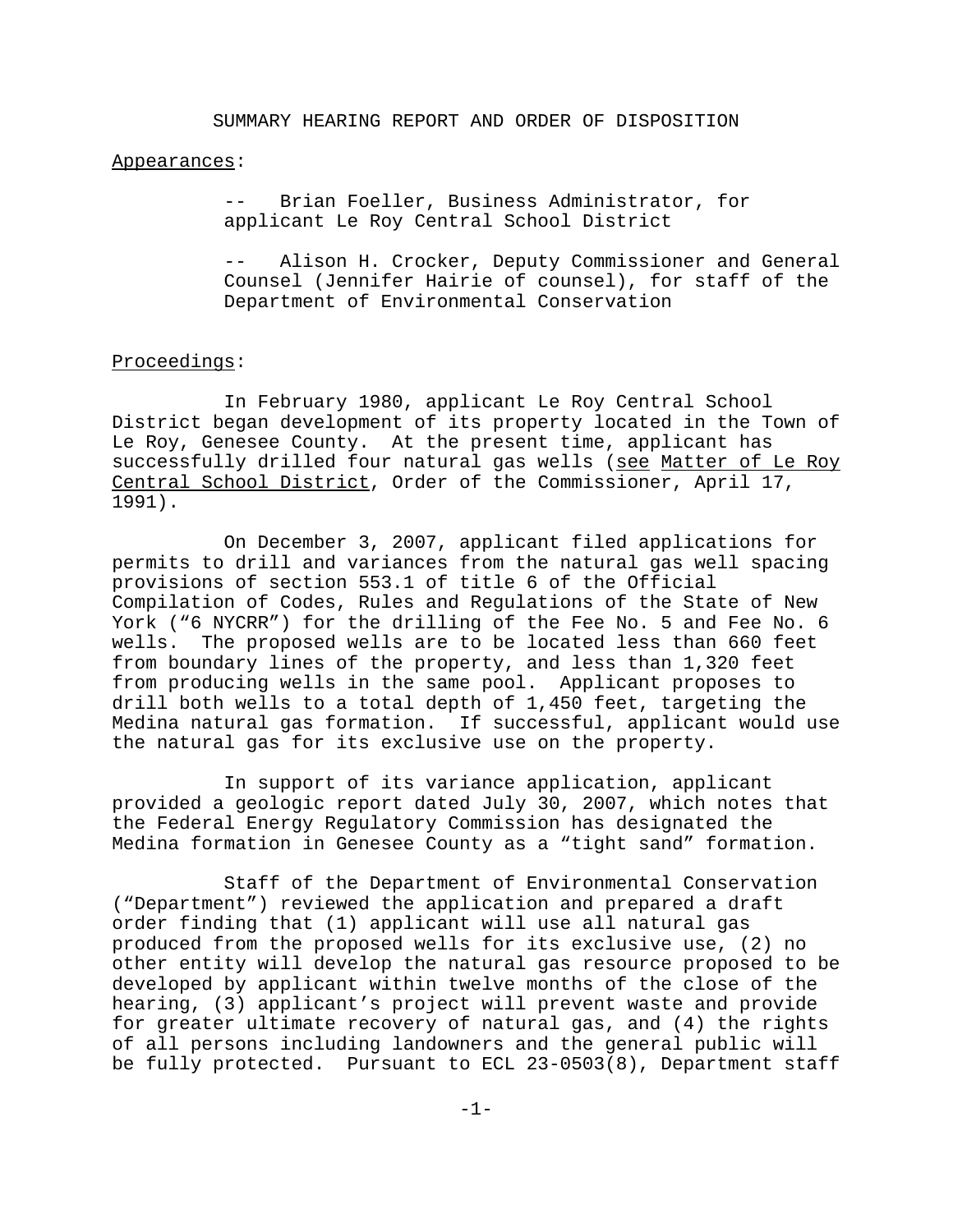referred the matter to the Department's Office of Hearings and Mediation Services ("OHMS") for hearings under 6 NYCRR part 624 ("Part 624"). Chief Administrative Law Judge ("ALJ") James T. McClymonds was assigned as presiding ALJ.

A combined notice of application and public hearing was issued March 7, 2008 to all parties deemed to have an interest in the applications. The notice was also published in the Department's electronic Environmental Notice Bulletin and in the Batavia Daily News on March 12, 2008.

With respect to compliance with the State Environmental Quality Review Act ("SEQRA") (ECL article 8), the notice stated that Department staff published a Final Generic Environmental Impact Statement on the Oil, Gas and Solution Mining Regulatory Program in July 1992. On September 1, 1992, Department staff issued a SEQRA (ECL article 8) findings statement concluding that the conduct of compulsory integration hearings pursuant to ECL article 23 would have no significant impact on the environment. Department staff, on behalf of the Department as lead agency, determined that these proceedings are being carried out in conformance with the conditions and thresholds established for compulsory integration hearings in the GEIS and the findings statement. Accordingly, no further action is required under SEQRA (see 6 NYCRR 617.10[d][1]).

The notice indicated that a legislative hearing, issues conference and adjudicatory hearing were scheduled to begin on April 23, 2008 in the Memorial Auditorium, Le Roy Central School, Le Roy, New York. The notice also established a deadline of April 16, 2008 for the filing of petitions for party status and written comments. The notice further provided that if no petitions for party status were received by 4:00 P.M. on April 16, 2008, the public hearing would be cancelled pursuant to ECL 23-0503(8), the variances would be granted, and the Department would continue processing the drilling permit applications for the wells.

No petitions for party status or written comments were filed by close of business on April 16, 2008. Accordingly, on April 18, 2008, the hearing was cancelled. Although anyone appearing at the hearing location on April 23 would be given an additional week to file written comments, no one appeared on April 23, and no written comments have been received at OHMS.

### Discussion:

ECL 23-0503(8) provides that the Department, without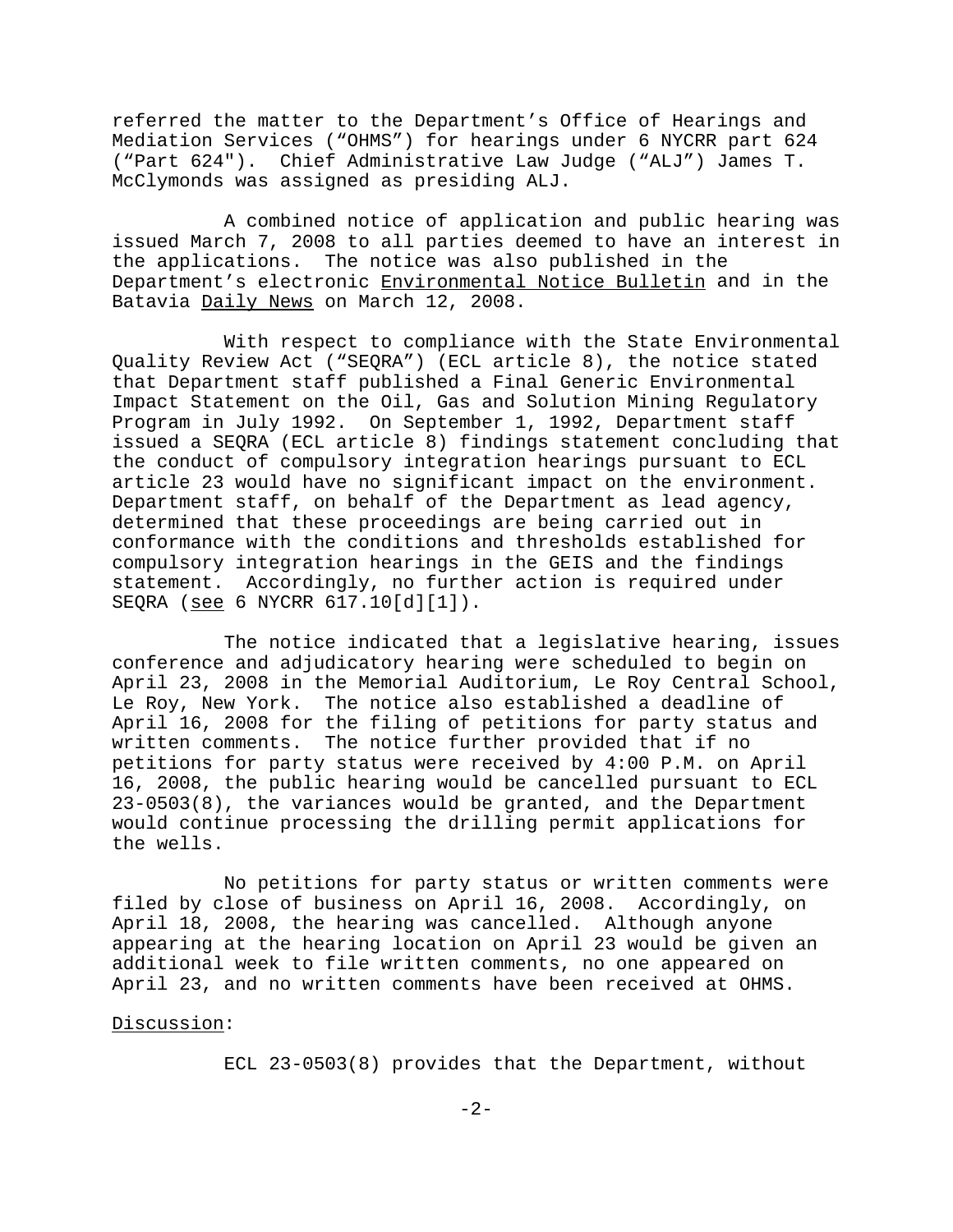considering correlative rights, may grant a permit to a public entity such as applicant for the purposes of natural gas development if the Department determines, after notice and hearing, that the natural gas resource would not be developed by any other entity within twelve months of the close of the hearing record. Section 23-0503(8) further provides that in the event the Department does not receive timely notices of appearance prior to the scheduled date of hearing, it may dispense with such hearing.

In this case, no timely petitions for party status or any written objections to the applications were filed with the Department prior to the scheduled date of the hearing. Accordingly, pursuant to ECL 23-0503(8), the hearing was cancelled. There being no timely petitions for party status, and no dispute between applicant and the Department concerning the draft order granting the variances sought, no adjudicable issues requiring hearing are presented (see 6 NYCRR 624.4[c][5]).

# Order of Disposition:

The hearing record is closed and the matter is remanded to Department staff to continue processing the applications to issue the requested variances and permits.

> $\_$ /s/ $\_$ James T. McClymonds Chief Administrative Law Judge

Dated: April 29, 2008 Albany, New York